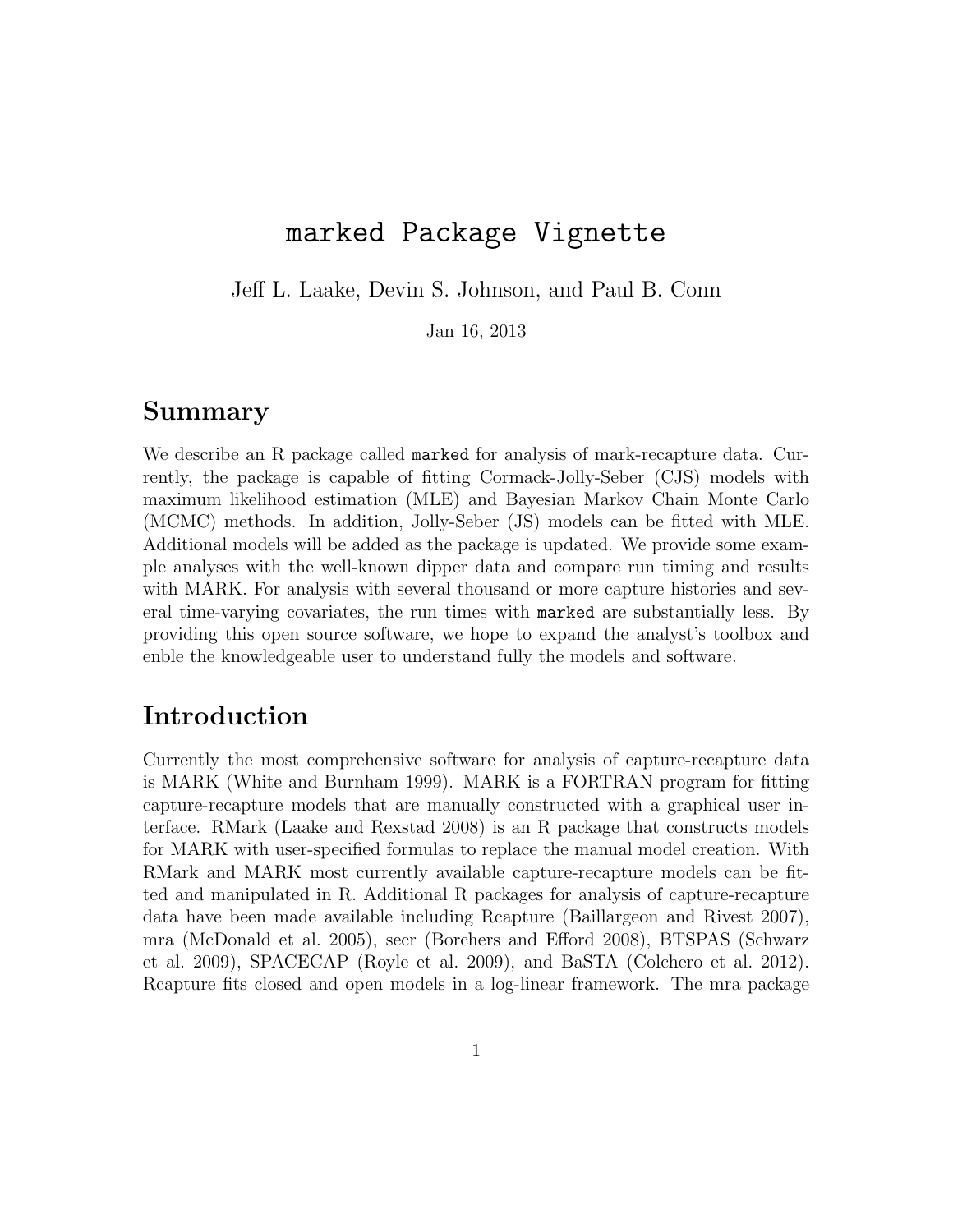fits Cormack-Jolly-Seber (CJS) and the Huggins closed model with a "regression approach" to model specification. The secr and SPACECAP packages provide spatially explicit modeling of closed capture-recapture data and BTSPAS fits time-stratified Petersen models in a Bayesian framework. BaSTA estimates survival with covariates from capture-recapture/recovery data in a Bayesian framework when many individuals are of unknown age. Each package is designed for a unique niche or structure. We believe these alternative packages in R are useful because they expand the analyst's toolbox and the code is open source which enables the knowledgeable user to understand fully what the software is doing. Also, this independent innovation provides testing for existing software and potential gains in developer knowledge to improve existing software.

We developed this R package we named marked for analysis with marked animals in contrast to the R package unmarked (Fiske and Chandler 2011) that focuses on analysis with unmarked animals. The original impetus for the package was to implement the CJS model using the hierarchical likelihood construction described by Pledger et al. (2003) and to improve on execution times with RMark/MARK (White and Burnham 1999;Laake and Rexstad 2008) for analysis of our own large data sets with many time-varying individual (animal-specific) covariates. Subsequently, we implemented the Jolly-Seber model with the Schwarz and Arnason (1996) POPAN structure where the hierarchical likelihood construction idea extended to the entry of animals into the population. We also added a Bayesian Markov Chain Monte Carlo (MCMC) implementation of the CJS model based on the approach used by Albert and Chib (1993) for analyzing binary data with a probit regression model.

## Background

We assume you know and understand mark-recapture terminology and models. For background material on capture-recapture and MARK refer to http://www.phidot. org/software/mark/docs/book/. In the appendix, we provide a comparison of the MARK and marked data and model structures and details on likelihood construction for the CJS and JS models. Our focus in the vignette will be to provide examples on the use of marked.

## Dipper data example

Anyone who has used RMark will find it easy to use marked because it has nearly identical syntax and structure with a few minor differences. The structure of the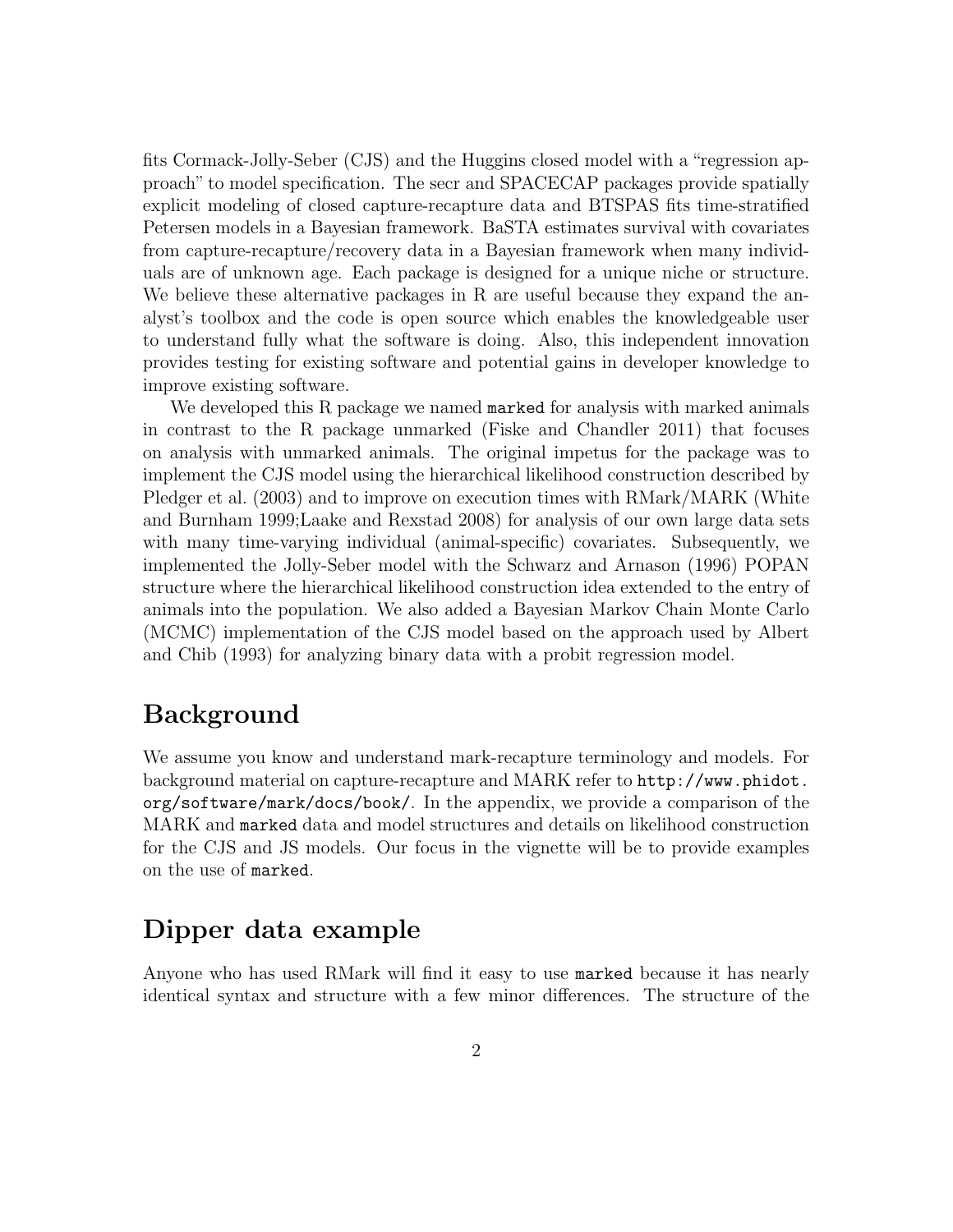input dataframe for marked is also identical to RMark. Any dataframe with a character field named ch containing the capture history will work with marked. If the capture history represents more than one animal then the dataframe should contain the additional numeric field named freq, which is the number of animals represented by that capture history. However, it is not necessary to accumulate capture histories in the input data because the process.data step will accumulate duplicated records by default. There can be any number of additional fields, some of which can be used as covariates in the analysis. Some of the functions in marked and RMark have the same name (e.g., *process.data, make.design.data*), so only one of the packages should be loaded in R to avoid aliasing and resulting errors.

We will start by fitting the simplest CJS model with constant  $\phi$  and p. The dipper data contain 294 records with the capture history  $(ch)$  and a factor variable sex with values Female or Male. Models are fitted with the function crm (capturerecapture model). After a call to library to attach the package, and data to retrieve the dipper data from the package, the model is fitted with crm and assigned to the object named model:

```
> library(marked)
```
- > library(ggplot2)
- > data(dipper)
- > model=crm(dipper)

```
Elapsed time in minutes: 0.0115
```
For this example, we are using the default CJS model and a default formula of ˜1 (constant) for each parameter. The function  $\,$  calls three functions in turn: 1) process.data to process the data, 2) make.design.data to create the list of parameterspecific data frames, and 3) cjs, to fit the CJS model with the defined formulas. The code reports progress and some results as it executes. We'll suppress these messages in later examples but show them here to explain some of the messages. When it processes the data, it collapses the 294 rows into 55 which are the unique number of rows in the data including ch and sex. After processing, it creates the design data and the design matrices for each parameter. Prior to the optimization, it also collapses the histories further from 55 to 32 which it can do here because sex is not used in either formula. The final steps are to compute initial values for the parameters and find the MLEs with the selected optimization method(s). As it progresses, the value of -2log-likelihood is reported every 100 evaluations of the objective function. It is not shown above because there were fewer than 100 function evaluations for this example. A brief listing of the model results is obtained by typing model which invokes the function *print.crm* because  $class(model) = "crm".$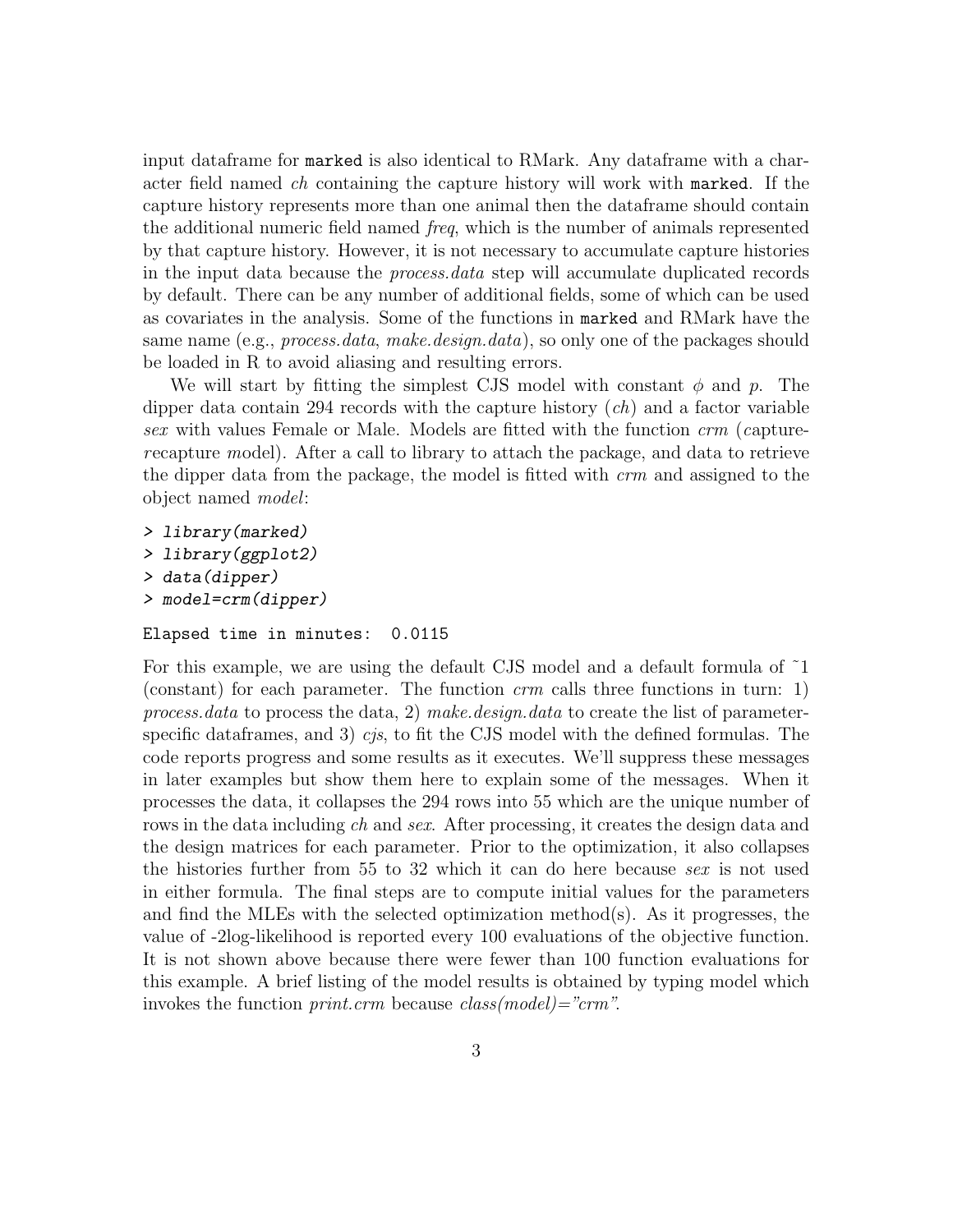```
> model
crm Model Summary
Npar : 2
-2lnL: 666.8377
AIC : 670.8377
Beta
                 Estimate
Phi.(Intercept) 0.2420302
p.(Intercept) 2.2270627
```
The output includes the number of parameters  $(npar)$ , -2log-likelihood, Akaike's Information Criterion  $(AIC)$ , and the estimates for  $\phi$  and p.

Estimates of precision are not shown because the default is hessian=FALSE and it must be set to TRUE to get estimates of precision. This default was chosen because the marked package does not count parameters from the hessian, so there is no need to compute it for each model as with MARK. The hessian may never be needed if the model is clearly inferior. Also, this allows the model to be fitted again from the final or different estimates to check for convergence without the penalty of computing the hessian at the final values each time. Separate functions (*cjs.hessian* and *js.hessian*) are provided to compute and store in the model the variance-covariance matrix from the hessian at the final estimates as shown below:

```
> model=cjs.hessian(model)
> model
crm Model Summary
Npar : 2
-2lnL: 666.8377
AIC : 670.8377
Beta
               Estimate se lcl ucl
Phi.(Intercept) 0.2420302 0.1020079 0.04209475 0.4419656
p.(Intercept) 2.2270627 0.3252176 1.58963625 2.8644892
```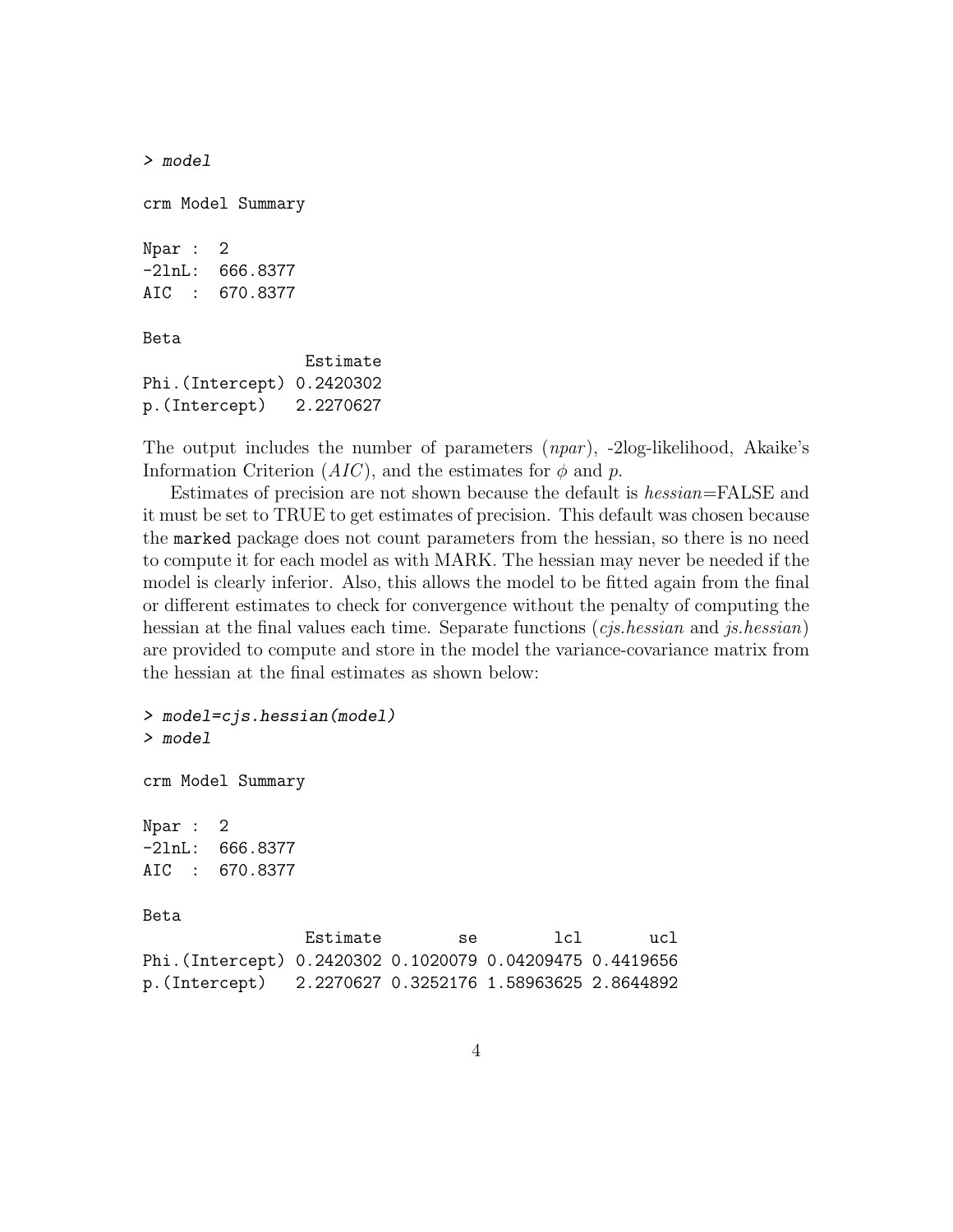Once the hessian has been computed, printing the model will display the standard errors and 95% normal confidence intervals for the parameter estimates on the link scale (e.g., logit for  $\phi$  and p). You can set hessian=TRUE in the call to crm if you want to compute it when the model is fitted.

You'll never fit only one model to data, so the most efficient approach is to call process.data and make.design.data separately and pass the results to crm so they can be used for each fitted model as shown below:

```
> dipper.proc=process.data(dipper)
> dipper.ddl=make.design.data(dipper.proc)
> Phi.sex=list(formula="sex)
> model=crm(dipper.proc,dipper.ddl,model.parameters=list(Phi=Phi.sex),
+ accumulate=FALSE)
```
Collapsing capture history records is controlled by the accumulate arguments in process.data and crm. In the above example, accumulate was TRUE for the process.data step but it was turned off for the model fit because it would have not resulted in any accumulation with the sex term in the model. Typically the default values are optimal but if you are fitting many models and most are complex models, then it may save time to accumulate in the *process.data* step but not for the model fitting step.

If you fit more than a few models, use crm.wrapper rather than crm. It fits a set of models and returns a list with a model selection table that summarizes the fit of all the models. By default, crm.wrapper stores the model results externally and in the list it only stores the names of the files containing the models. If you set external=FALSE, then it will store the model results in the list as shown in the example below.

```
> dipper.proc=process.data(dipper)
> dipper.ddl=make.design.data(dipper.proc)
> fit.models=function()
+ {
+ Phi.sex=list(formula="sex)
+ Phi.time=list(formula="time)
+ p.sex=list(formula="sex)
+ p.dot=list(formula=~1)
+ cml=create.model.list(c("Phi","p"))
+ results=crm.wrapper(cml,data=dipper.proc, ddl=dipper.ddl,
+ external=FALSE,accumulate=FALSE)
```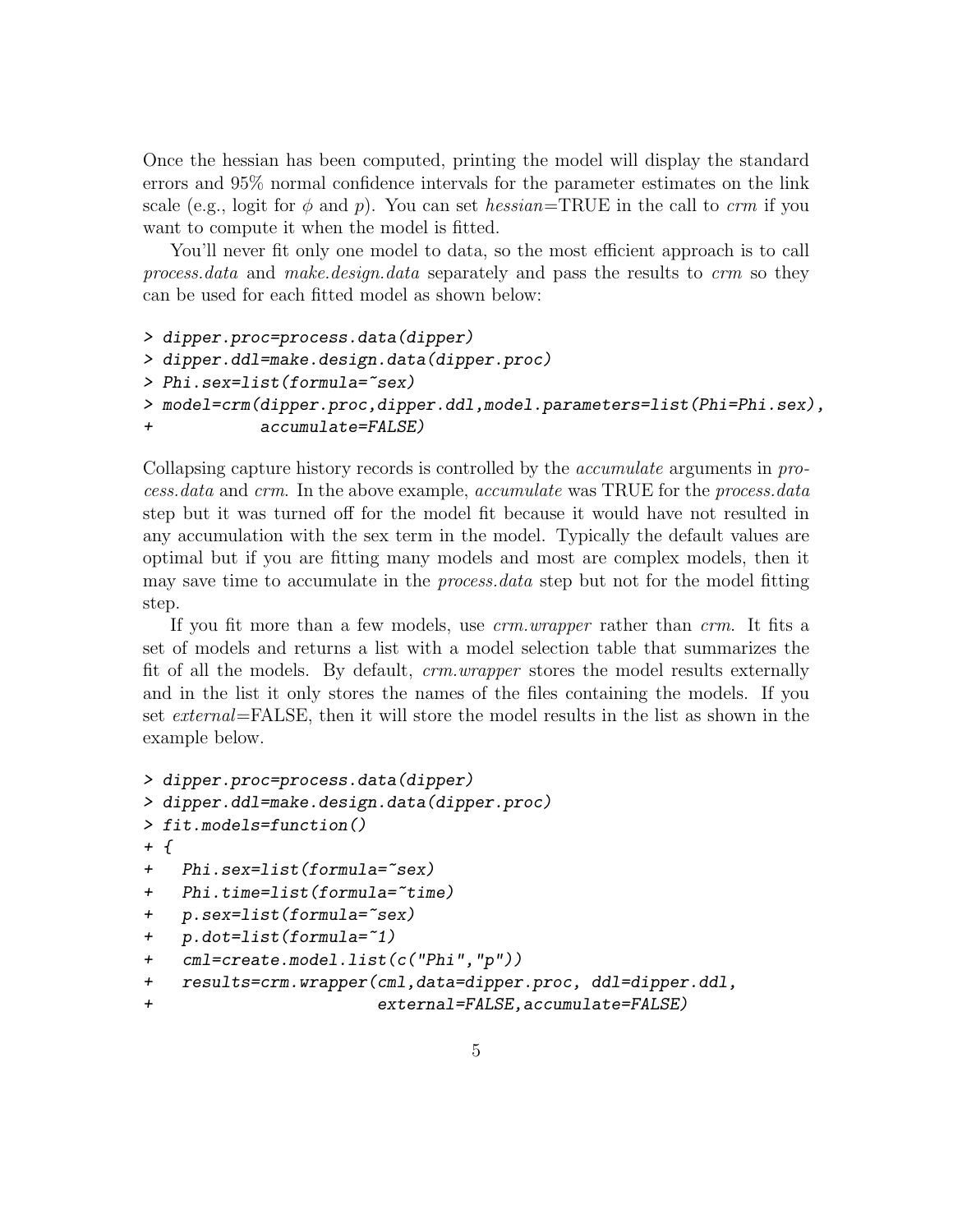```
+ return(results)
+ }
> dipper.models=fit.models()
```
The model selection table is displayed with:

> dipper.models

|                |                                                            |  | model npar AIC DeltaAIC weight neg2lnl |  |
|----------------|------------------------------------------------------------|--|----------------------------------------|--|
|                | 1 $Phi("sex)p("1)$                                         |  | 3 672.6762 0.000000 0.4241510 666.6762 |  |
|                | 3 Phi("time)p("1) 7 673.7301 1.053881 0.2504224 659.7301   |  |                                        |  |
|                | 2 Phi(~sex)p(~sex)                                         |  | 4 674.1518 1.475609 0.2028131 666.1518 |  |
|                | 4 Phi("time)p("sex) 8 675.1583 2.482104 0.1226135 659.1583 |  |                                        |  |
|                | convergence                                                |  |                                        |  |
| $\mathbf{1}$   | 0                                                          |  |                                        |  |
| 3              | 0                                                          |  |                                        |  |
| $\overline{2}$ | 0                                                          |  |                                        |  |
| 4              | $\Omega$                                                   |  |                                        |  |

A non-zero value for convergence means the model did not converge. If the models are not stored externally, an individual model can be extracted from the list with either the model number which is listed in the model table or with the model name which is the model formula specifications pasted together as shown below:

```
> dipper.models[[1]]
crm Model Summary
Npar : 3
-2lnL: 666.6762
AIC : 672.6762
Beta
                Estimate
Phi.(Intercept) 0.2036416
Phi.sexMale 0.0792854
p.(Intercept) 2.2274858
> dipper.models[["Phi.sex.p.dot"]]
```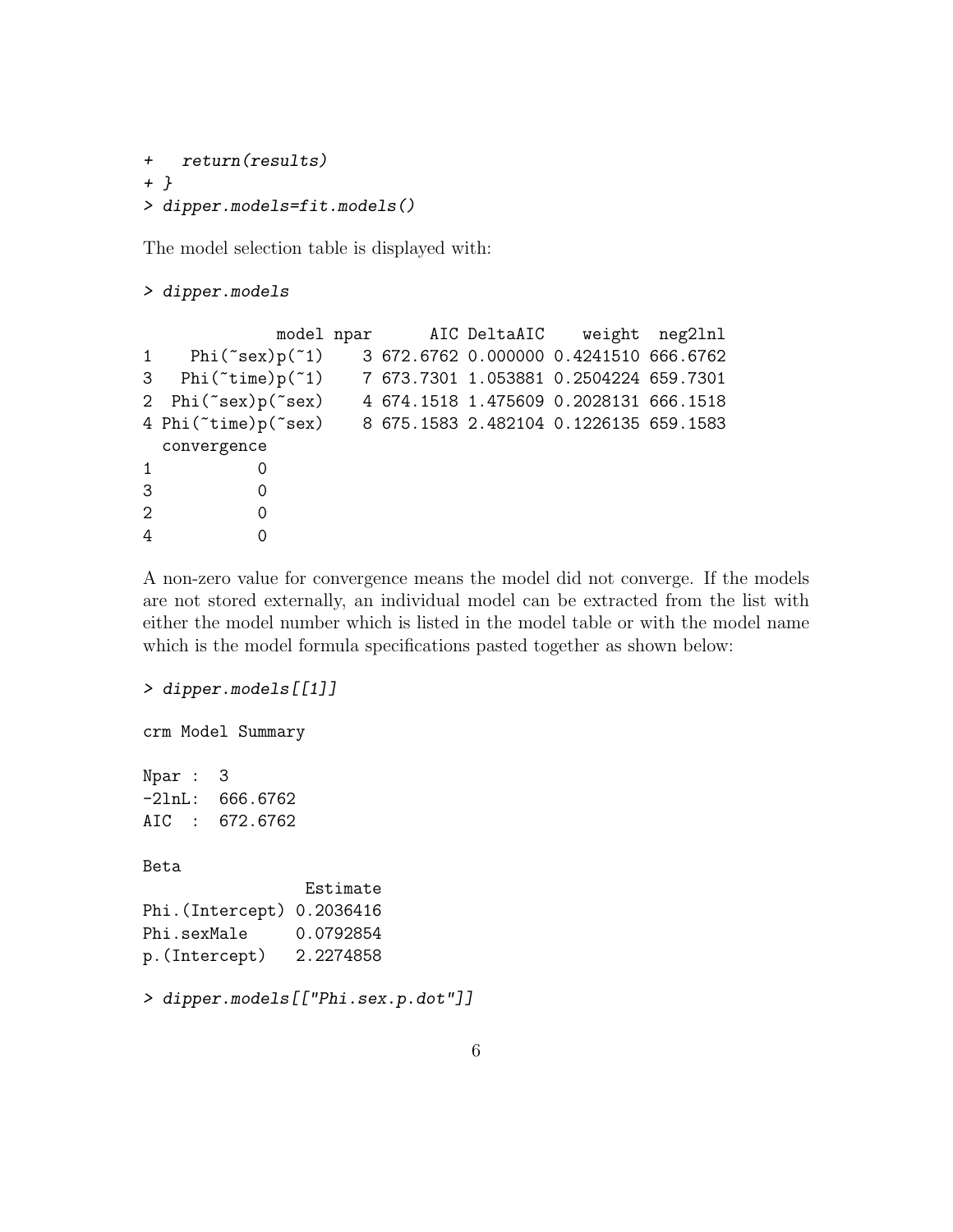```
crm Model Summary
Npar : 3
-2lnL: 666.6762
AIC : 672.6762
Beta
                Estimate
Phi.(Intercept) 0.2036416
Phi.sexMale 0.0792854
p.(Intercept) 2.2274858
```
If the models are stored externally, they can be retrieved with the function *load.model* as shown below:

> model=load.model(dipper.models[[1]]) > model crm Model Summary Npar : 3 -2lnL: 666.6762 AIC : 672.6762 Beta Estimate Phi.(Intercept) 0.2036416 Phi.sexMale 0.0792854 p.(Intercept) 2.2274858

To make the analysis more interesting, we will add some covariates for  $\phi$  and p. For  $\phi$ , we will add a static covariate *weight* which is a random value between 1 and 10. For  $\phi$ , we also add a time-varying covariate Flood which is the same for all dippers but varies by time with a 0 value for times 1,4,5,6 and a value of 1 for times 2 and 3. For p, we will add a time-varying individual covariate td (trap dependence) which is the  $0/1$  value of the capture from the previous occasion. Static covariates are entered in the dataframe in a single column and time-varying covariates have a column and name for each occasion with the appropriate time appended at the end of each name. In this case,  $Flood$  will be  $Flood1, \ldots, Flood6$  and for td it will be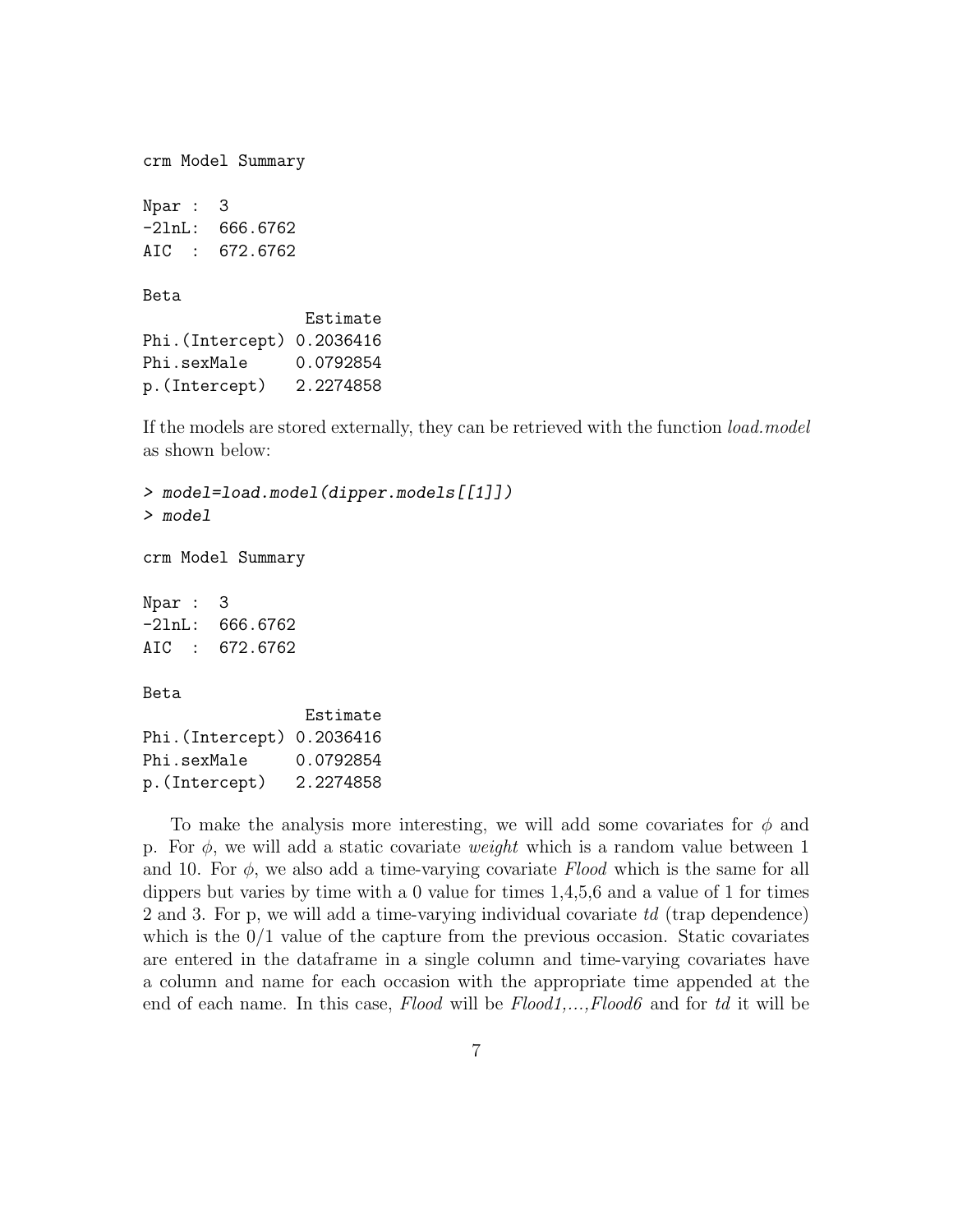$td2,...,td7$  because time for  $\phi$  is based on the time at the beginning of the interval and for  $p$  it is the time for the capture occasion. Below the names of the covariates in the dataframe are shown after they are created:

```
> data(dipper)
> # Add a dummy weight field which are random values from 1 to 10
> set.seed(123)
> dipper$weight=round(runif(nrow(dipper),0,9),0)+1
> # Add Flood covariate
> Flood=matrix(rep(c(0,1,1,0,0,0),each=nrow(dipper)),ncol=6)
> colnames(Flood)=paste("Flood",1:6,sep="")
> dipper=cbind(dipper,Flood)
> # Add td covariate, but exclude first release as a capture
> # splitCH and process.ch are functions in the marked package
> td=splitCH(dipper$ch)
> t d = td[, 1:6]> releaseocc=process.ch(dipper$ch)$first
> releaseocc=cbind(1:length(releaseocc),releaseocc)
> releaseocc=releaseocc[releaseocc[,2]<nchar(dipper$ch[1]),]
> td[releaseocc]=0
> colnames(td)=paste("td",2:7,sep="")
> dipper=cbind(dipper,td)
> # show names
> names(dipper)
[1] "ch" "sex" "weight" "Flood1" "Flood2" "Flood3" "Flood4"
 [8] "Flood5" "Flood6" "td2" "td3" "td4" "td5" "td6"
[15] "td7"
```
Next we process the data with the default CJS model and make the design data with parameters that identify which covariates to use for each parameter. By default, each covariate in the dataframe is added to the design data of each parameter but the argument static can be used to limit the variables appended and the time-varying argument is needed to identify which covariates vary by time and should be collapsed into a single column. If we did not include the static argument for  $\phi$ , then weight and each of the  $td$  columns would also be included and for  $p$ , weight and each of the Flood columns would be included. If td was added to the time-varying argument for  $\phi$  and Flood was added for p, then we would have also needed to add td1 and Flood7 due to the different time labels for  $\phi$  and p. We have no intention to use those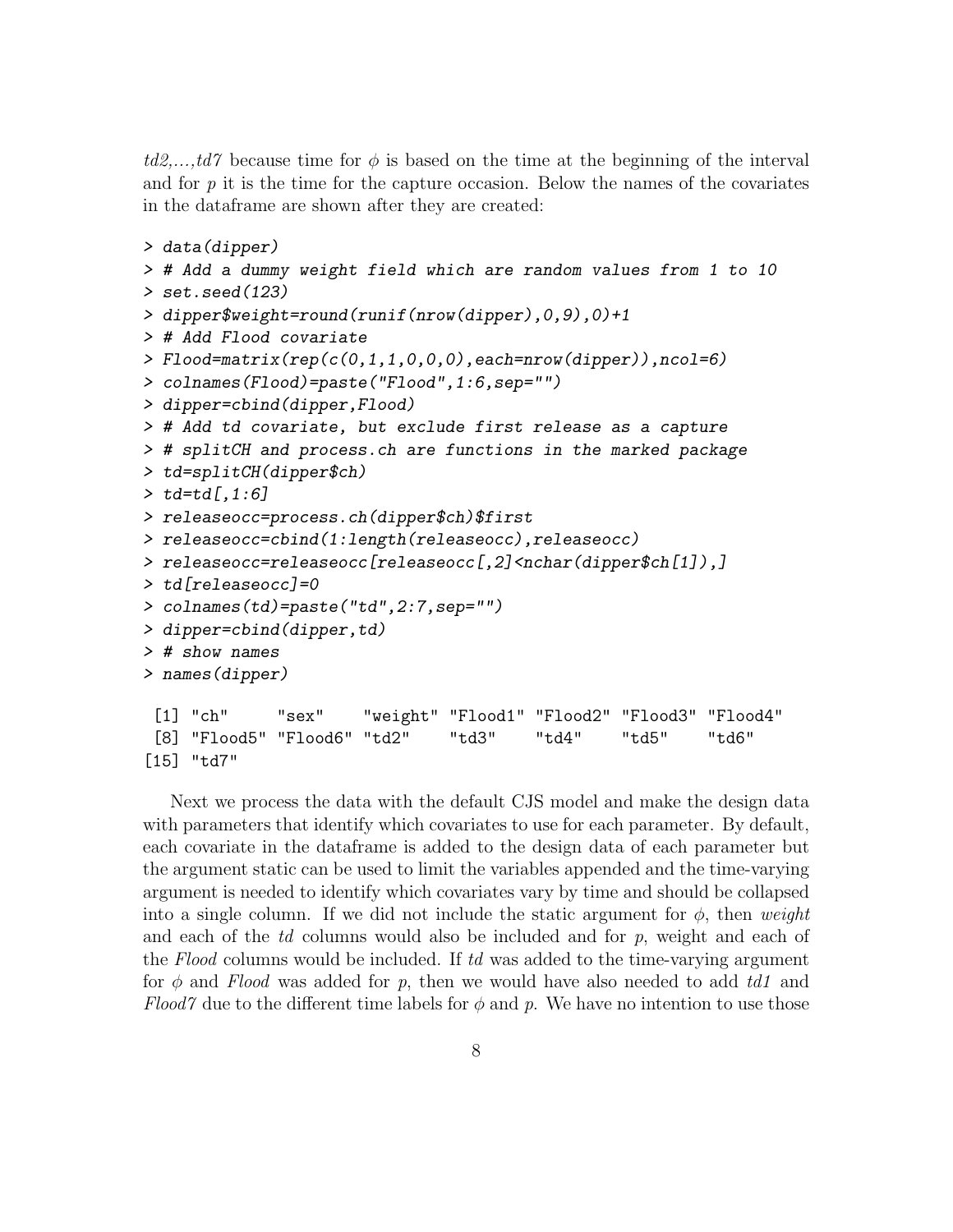variables so it is best to specify what is needed. After specifying the design lists for  $\phi$  and p, they are used in the call to *make.design.data* and the resulting dataframe names are shown below:

```
> # Process data
> dipper.proc=process.data(dipper)
> # Create design data with static and time varying covariates
> design.Phi=list(static=c("weight"),time.varying=c("Flood"))
> design.p=list(static=c("sex"),time.varying=c("td"),
                          age. bins = c(0,1,20)> design.parameters=list(Phi=design.Phi,p=design.p)
> ddl=make.design.data(dipper.proc,parameters=design.parameters)
> names(ddl$Phi)
> names(ddl$p)
```
Next we define the models for  $\phi$  and p that we want to fit and call crm.

```
> Phi.sfw=list(formula="Flood+weight)
> p.ast=list(formula=~age+sex+td)
> model=crm(dipper.proc,ddl,hessian=TRUE,
+ model.parameters=list(Phi=Phi.sfw,p=p.ast))
```
Below we create a range of data values to compute predicted  $\phi$  values and then plot the results for Flood and non-Flood years for a range of weights. Not surprising that the slope for weight is nearly 0 because the weight values were generated randomly.

```
> newdipper=expand.grid(sex=c("Male","Female"),weight=1:10,Flood1=0,
+ Flood2=1,Flood3=1,Flood4=0,Flood5=0,Flood6=0,td2=0,td3=c(0,1),
+ td4=c(0,1),td5=c(0,1),td6=c(0,1),td7=c(0,1))> reals=predict(model,newdata=newdipper,se=TRUE)
> reals$Phi$Flood=factor(reals$Phi$Flood,labels=c("Non-flood","Flood"))
> ggplot(reals$Phi,aes(weight,estimate,ymin=lcl,ymax=ucl))+
+ geom_errorbar(width=0.2)+geom_point()+geom_line()+
+ xlab("\nWeight")+ylab("Survival\n")+facet_grid(Flood~.)
```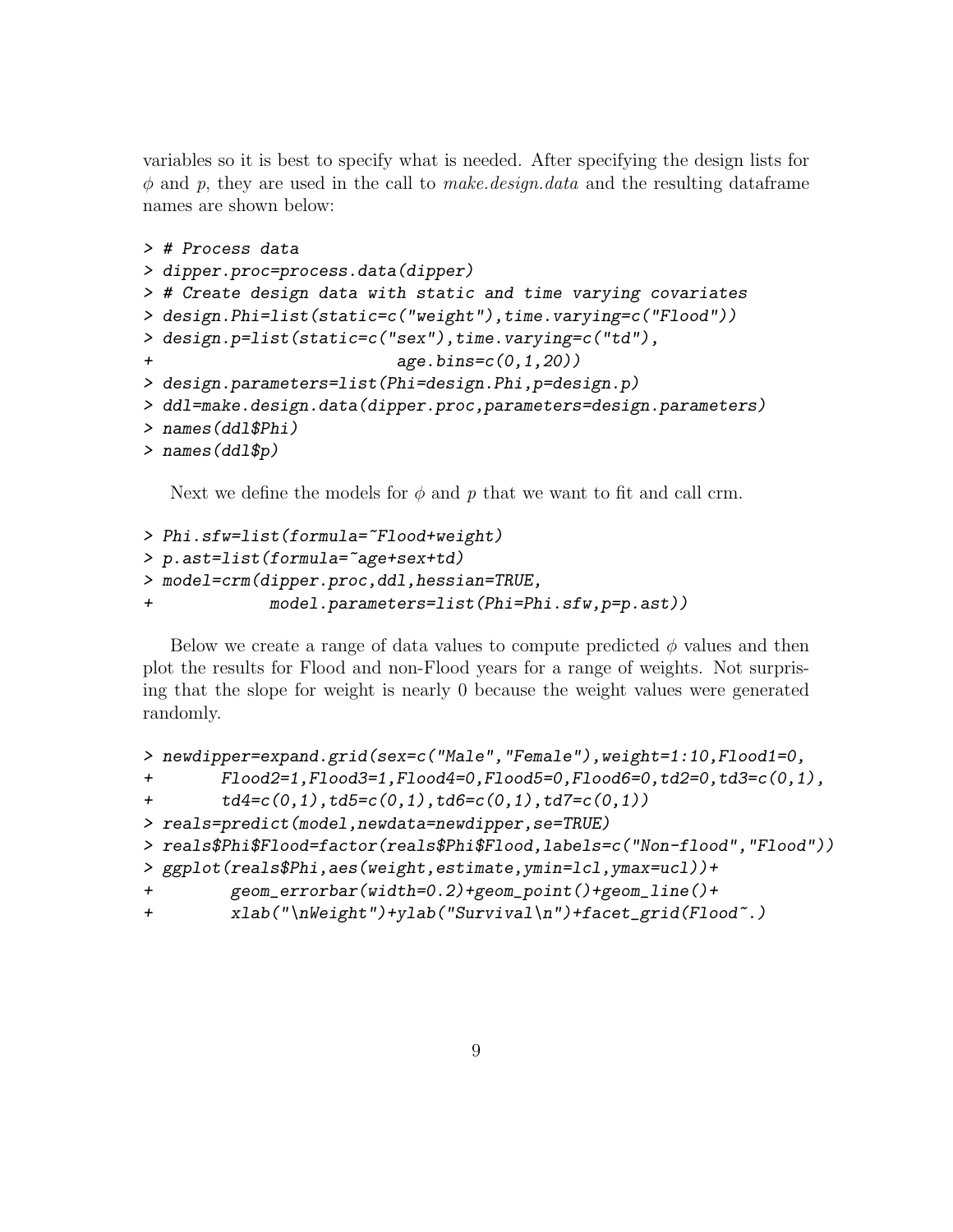

Fitting an MCMC CJS model (probitCJS) to the dipper data is quite similar to the MLE models with the added arguments burnin and iter to control the number of burnin iterations and the number of iterations to perform after the *burnin* process. The following fits  $Phi("Food)p("sex+time)$  with low values set for *burnin* and *iter* to reduce the vignette build time.

```
> data(dipper)
> # Add Flood covariate
> Flood=matrix(rep(c(0,1,1,0,0,0),each=nrow(dipper)),ncol=6)
> colnames(Flood)=paste("Flood",1:6,sep="")
> dipper=cbind(dipper,Flood)
> design.parameters=list(Phi=list(time.varying="Flood"))
> model.parameters=list(Phi=list(formula=~Flood),
+ p=list(formula=~time+sex))
> MCMCfit=crm(dipper,model="probitCJS",
```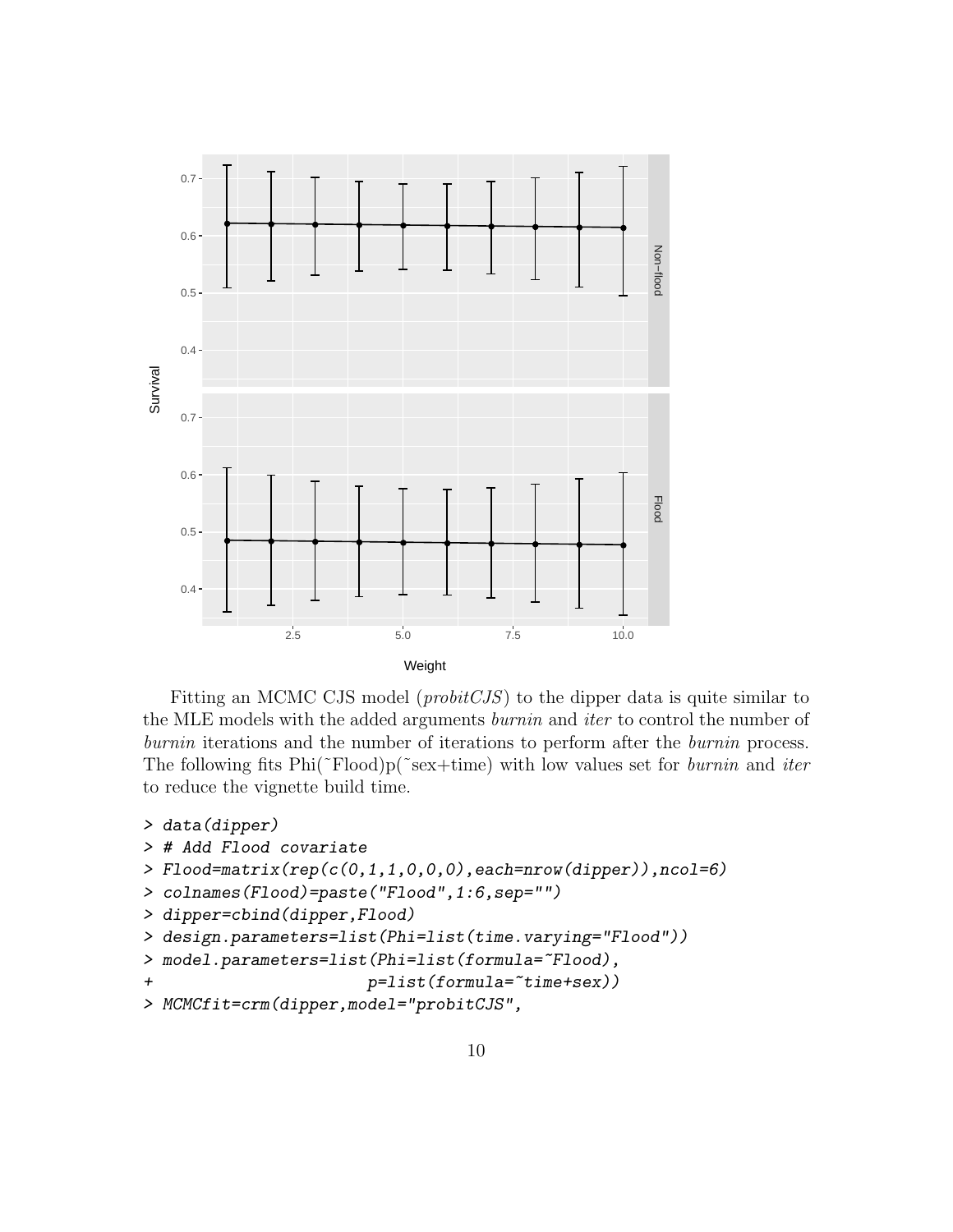```
+ model.parameters=model.parameters,
+ design.parameters=design.parameters,
+ burnin=1000,iter=5000)
Approximate time till completion: 0.6 minutes
10 % completed
20 % completed
30 % completed
40 % completed
50 % completed
60 % completed
70 % completed
80 % completed
90 % completed
100 % completed
Elapsed time in minutes: 0.533
```
The results shown are the mode,mean,standard deviation, and 95% highest posterior density interval for the beta parameters and unique  $\phi$  and p real values.

```
> # beta estimates
> MCMCfit
crm Model Summary
Npar : 9
Beta
```

|                  | mode      | mean                                         | sd | CI.lower                                  | CI.upper  |
|------------------|-----------|----------------------------------------------|----|-------------------------------------------|-----------|
| Phi. (Intercept) | 0.2218764 |                                              |    | 0.1394034 0.1988469 -0.3236473            | 0.3973615 |
| Phi.Flood        |           | $-0.3032873 -0.2177971 0.2362796 -0.5935488$ |    |                                           | 0.3281377 |
| p. (Intercept)   | 0.6436777 |                                              |    | 0.7313005 0.4823417 -0.1948946            | 1.6849869 |
| p.time3          |           | 0.5352586  0.6701687  0.6953046  -0.6100731  |    |                                           | 2.0952347 |
| p.time4          | 0.4407369 |                                              |    | 0.5294992 0.6049279 -0.7215044            | 1.6491366 |
| p.time5          | 0.6660732 |                                              |    | 0.9236156 0.9841979 -0.5919596            | 3.2741951 |
| p.time6          | 0.8411414 |                                              |    | 1.2338615 1.3159079 -0.6319253            | 4.5546328 |
| p.time7          | 4.5265041 |                                              |    | 4.5959475 3.2243378 -0.6258622 10.7480427 |           |
| p.sexMale        | 0.2456669 |                                              |    | $0.2932974$ 0.4073129 -0.5176629          | 1.0738007 |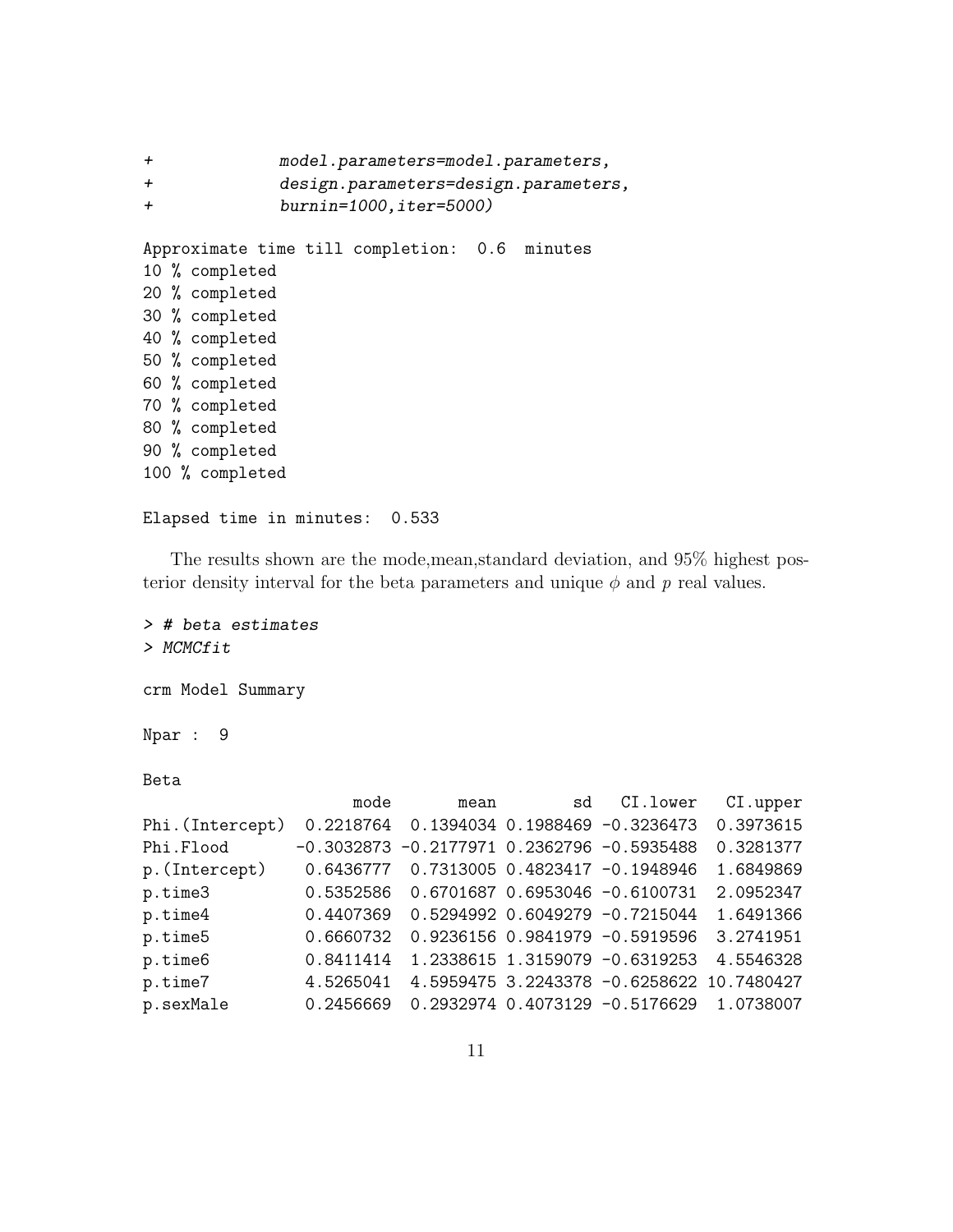> # real estimates > MCMCfit\$results\$reals

\$Phi

| Flood occ | mode | mean |                                                        | sd CI.lower CI.upper |  |
|-----------|------|------|--------------------------------------------------------|----------------------|--|
|           |      |      | 0 6 0.5885365 0.5549285 0.07805424 0.3731025 0.6544496 |                      |  |
| 2         |      |      | 1 3 0.4743363 0.4689535 0.04400546 0.3831628 0.5551082 |                      |  |

| I<br>×<br>۰,<br>٦<br>I<br>۰.<br>٠ |
|-----------------------------------|
|-----------------------------------|

|              | time          |          | sex occ | mode | mean sd CI.lower CI.upper                            |  |
|--------------|---------------|----------|---------|------|------------------------------------------------------|--|
| $\mathbf{1}$ |               | 7 Female |         |      | 7 0.9996926 0.9669530 0.07626647 0.7779231 1.0000000 |  |
| 2            | 7             | Male     |         |      | 7 0.9998341 0.9785297 0.05306793 0.8578692 1.0000000 |  |
| 3            |               | 6 Female |         |      | 6 0.9945257 0.9351462 0.05447770 0.8309172 1.0000000 |  |
| 4            | 6             | Male     |         |      | 6 0.9951112 0.9567330 0.04368942 0.8704560 1.0000000 |  |
| 5            |               | 5 Female |         |      | 5 0.9290541 0.9110636 0.06491508 0.7884778 1.0000000 |  |
| 6.           | 5.            | Male     |         |      | 5 0.9953383 0.9416982 0.05007638 0.8465082 1.0000000 |  |
| 7            |               | 4 Female |         |      | 4 0.9369048 0.8783982 0.07796190 0.7262238 0.9923971 |  |
| 8            | 4             | Male     |         |      | 4 0.9639034 0.9220626 0.06118877 0.7977592 0.9994631 |  |
| 9            |               | 3 Female |         |      | 3 0.9721815 0.8897479 0.08899024 0.7146708 0.9997964 |  |
| 10           | 3             | Male     |         |      | 3 0.9869350 0.9272389 0.07132128 0.7844138 0.9999766 |  |
| 11           |               | 2 Female |         |      | 2 0.8138675 0.7442329 0.13826792 0.4889068 0.9815822 |  |
| 12.          | $\mathcal{D}$ | Male     |         |      | 2 0.9003932 0.8186241 0.11810416 0.5969684 0.9982825 |  |

## References

- Albert, J. and Chib, S. (1993). Bayesian-analysis of binary and polychotomous reponse data. Journal of the American Statistical Association, 88(422):669–679.
- Baillargeon, S. and Rivest, L. P. (2007). Rcapture: Loglinear models for capturerecapture in R. Journal of Statistical Software, 19(5):1–31.
- Borchers, D. L. and Efford, M. G. (2008). Spatially Explicit Maximum Likelihood Methods for Capture-Recapture Studies. Biometrics, 64(2):377–385.
- Colchero, F., Jones, O. R., and Rebke, M. (2012). BaSTA: an R package for Bayesian estimation of age-specific survival from incomplete mark-recapture/recovery data with covariates. *Methods in Ecology and Evolution*, 3:466-470.
- Fiske, I. J. and Chandler, R. B. (2011). unmarked : An R Package for fitting hierarchical models of wildlife occurrence and abundance.  $43(10):1-23$ .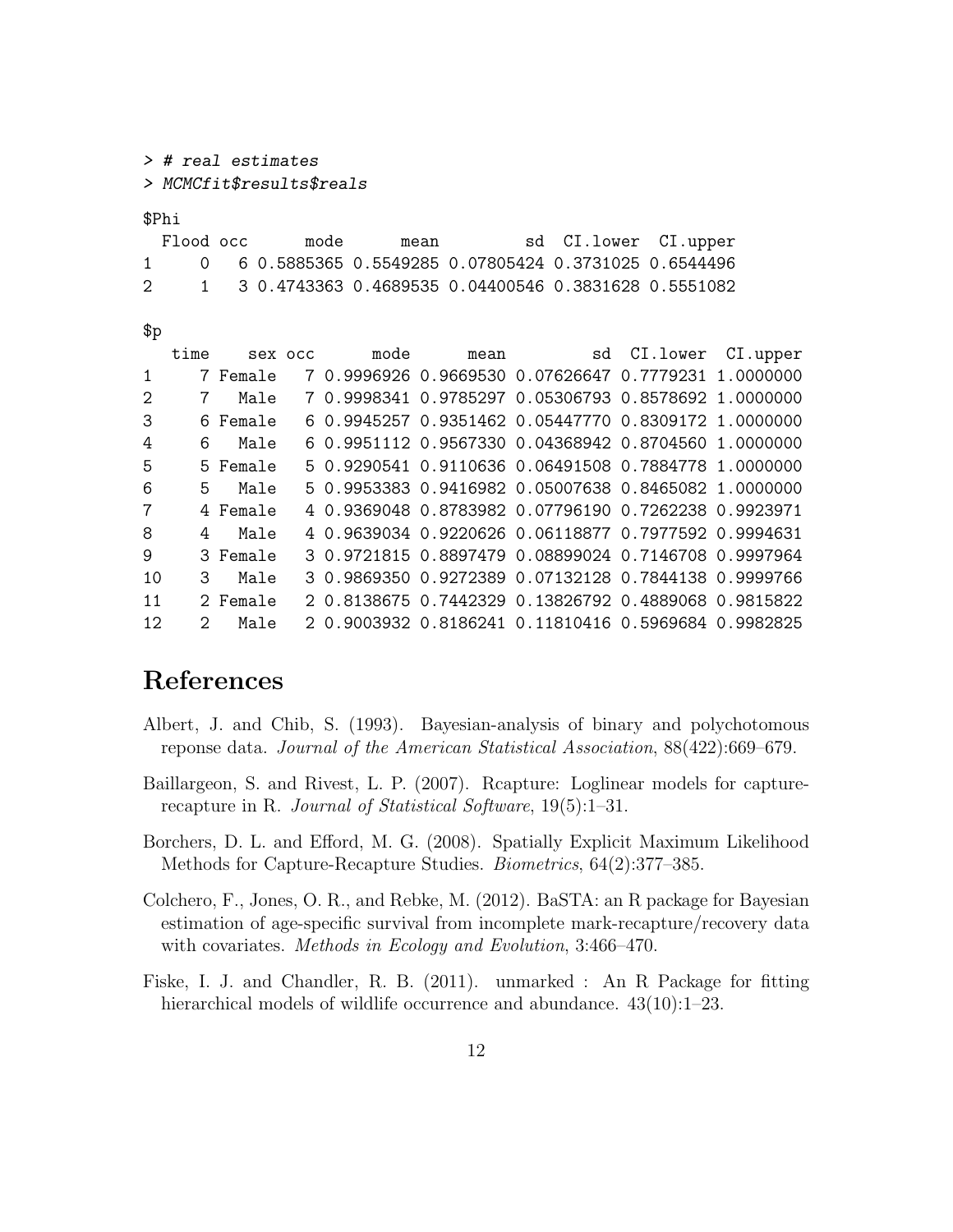- Laake, J. and Rexstad, E. (2008). RMark an alternative approach to building linear models in MARK. In Cooch, E. and White, G. C., editors, Program MARK: A Gentle Introduction.
- Manly, B. F. J. and Parr, M. J. (1968). A new method of estimating population size, survivorship, and birth rate from recapture data. Transactions of the society for British Entomology, 18:81–89.
- McDonald, T. L., Amstrup, S. C., Regehr, E. V., and Manly, B. F. J. (2005). Examples. In Amstrup, S. C., McDonald, T. L., and Manly, B. F. J., editors, Handbook of capture-recapture analysis, pages 196–265. Princeton University Press, Princeton, New Jersey USA.
- Pledger, S., Pollock, K. H., and Norris, J. L. (2003). Open capture-recapture models with heterogeneity: I. Cormack-Jolly-Seber model. *Biometrics*, 59(4):786–794.
- Royle, J. A., Karanth, K. U., Gopalaswamy, A. M., and Kumar, N. S. (2009). Bayesian inference in camera trapping studies for a class of spatial capturerecapture models. Ecology, 90(11):3233–44.
- Schwarz, C. J. and Arnason, A. N. (1996). A general methodology for the analysis of capture-recapture experiments in open populations. Biometrics, 52(3):860–873.
- Schwarz, C. J., Pickard, D., Marine, K., and Bonner., S. J. (2009). Juvenile salmonid outmigrant monitoring evaluation, Phase II, september 2009. Unpublished Report prepared for the Trinity River Restoration Program, Weaverville, CA.
- White, G. C. and Burnham, K. P. (1999). Program MARK: survival estimation from populations of marked animals. Bird Study, 46:120–139.

## Appendix

#### Model construction

The manner in which models are constructed in the marked package is different than in MARK. We start by describing how MARK specifies and constructs models and how the marked package differs. The likelihood for CJS/JS is a product multinomial and the multinomial cell probabilities are functions of the parameters. We will focus on CJS which has two types of parameters:  $p$  (capture/recapture probability) and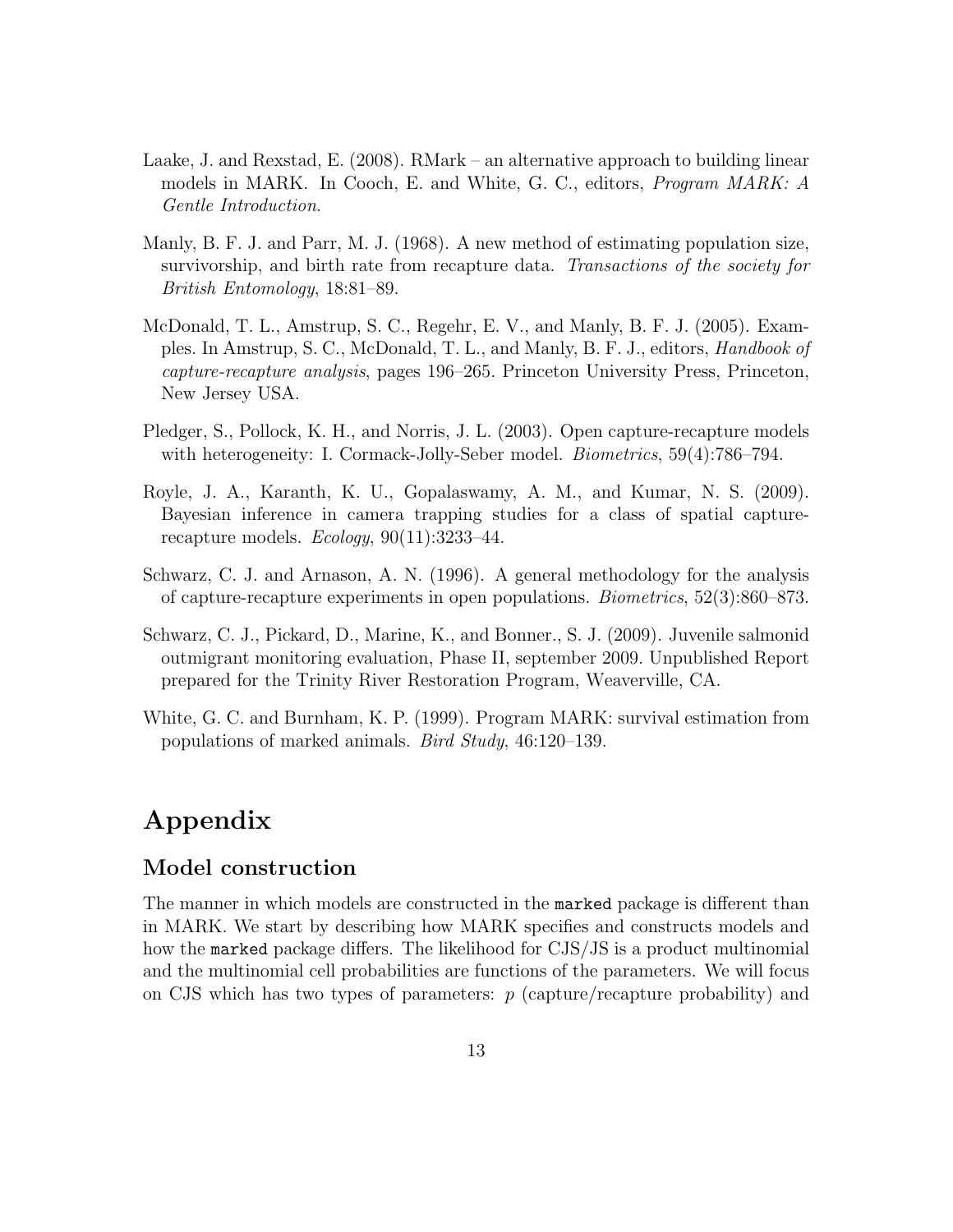$\phi$  (apparent survival). Each cell is associated with a release cohort and recapture time (occasion). The cohorts can be further split into groups based on categorical variables (e.g., sex). In MARK, a parameter index matrix (PIM) is used to specify the parameters. Each cell can have a unique index for each type of parameter type (e.g., p and  $\phi$ ). As a very simple example, we will consider a CJS model for a single group with k=4 occasions. For this structure the PIMS are triangular with a row for each cohort released at each occasion (time) and the column representing the occasions (times) following the release. Using an unique index for each potential parameter, the PIMS would be:

| Time                       |   |  |     |          | Time |    |    |
|----------------------------|---|--|-----|----------|------|----|----|
| Cohort $2 \quad 3 \quad 4$ |   |  |     | Cohort 2 |      | -3 |    |
|                            | 1 |  | 2 3 |          |      |    |    |
|                            |   |  | h.  |          |      | 10 | 11 |
|                            |   |  |     |          |      |    |    |

The index 5 represents survival of the second release cohort between occasions 3 and 4 and index 8 represents recapture probability of the first release cohort on the third occasion. A separate set of PIMS is created for each group defined in the data. For this example, if there were g groups there would be  $g^*12$  possible unique indices.

Some reduced models with constraints on parameters can be constructed by modifying the PIMS. For example, a model with constant survival and capture probability  $(Phi.)$ ) could be specified by setting all of the PIM values to 1 for the  $\phi$  PIM and 2 for the p PIM. Not all reduced models can be specified by modifying the PIMS and more generally reduced models are constructed with a design matrix which is a set of linear constraints. Each parameter index specifies a row in the design matrix which can be used to apply constraints on the parameters and to relate covariates to the parameters. The PIM approach minimizes the work of manually creating a design matrix by reducing the set of potential parameters and thus the number of rows in the design matrix. For our example, there would be 12 rows in the design matrix and each column in the design matrix  $(X)$  represents one of the parameters in the vector $\beta$ . If a logit link is used, the real parameters  $\theta$  (e.g.,  $\phi$  and p in CJS) are:

$$
\theta = \frac{1}{1 + \exp(-X\beta)}\tag{1}
$$

To specify the Phi(.)p(.) model, the design matrix  $(X)$  would have 12 rows and 2 columns. The first column in X would have a 1 in the first six rows (indices  $1-6$ ) and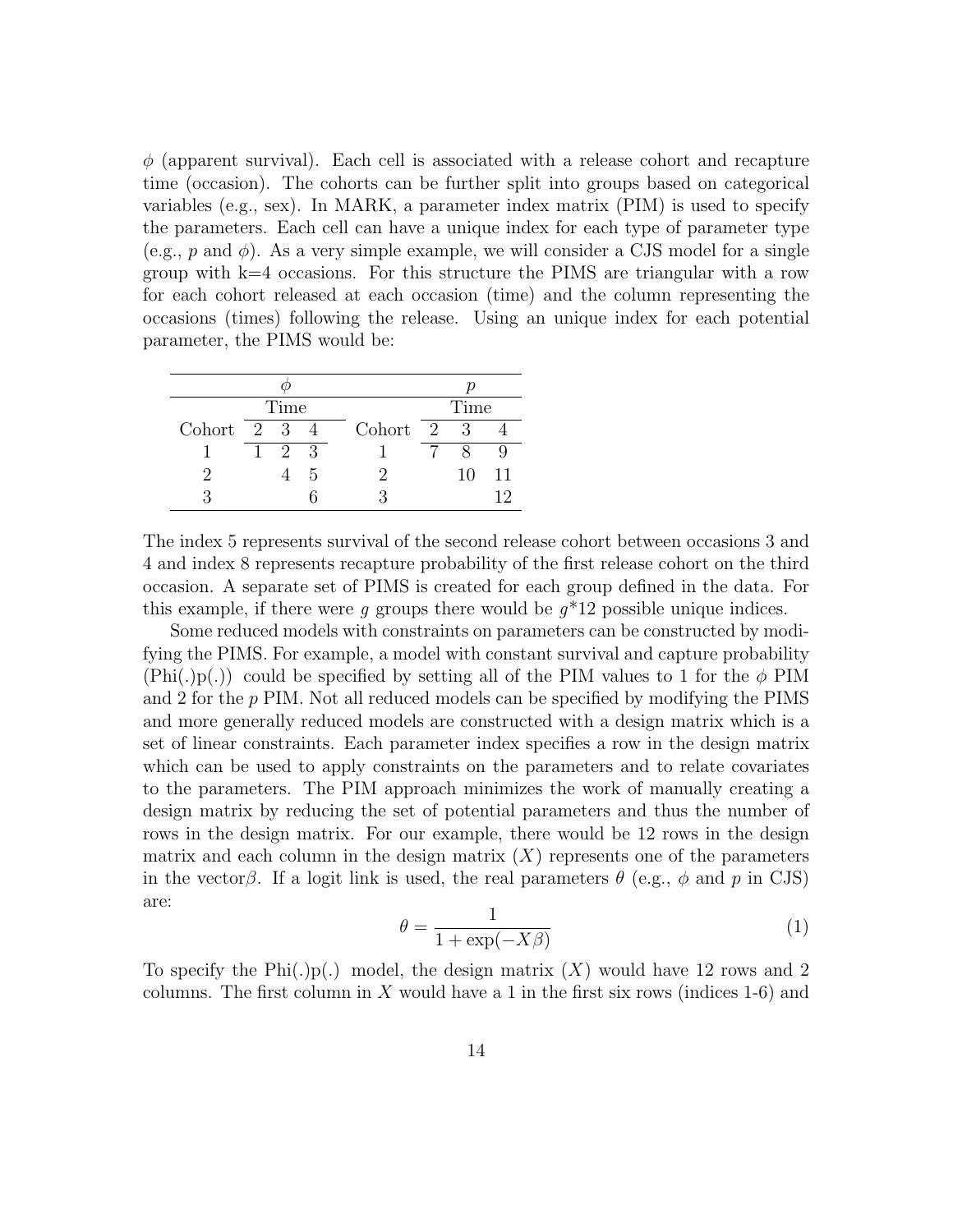a 0 in the last six rows (indices 7-12). The second column would have 0 in the first six rows and a 1 in the last 6 rows. The resulting model would have two parameters with the first representing  $\phi$  and the second p.

To automate the creation of design matrices with formula, the RMark package creates "design data" which are data about the parameters like cohort, time, group, and any related variables. However, having a single X becomes problematic with individual covariates (variables that differ for animals in the same group/cohort). In MARK, these individual covariates are entered into the design matrix as a covariate name. When the real parameters are computed, the name of the covariate is replaced with the value for an animal. If there are only a few individual covariates and small number of animals, the time required for replacement and computation is minor, but when the individual covariates differ in time, there is a different covariate name for each time and most rows in the design matrix must be recomputed which results in longer execution times for large models.

Even if computation time is not limiting, we agree with McDonald et al. (2005) that the PIMs used in MARK can be quite confusing to the novice user because they are an additional layer of abstraction from the data. PIMS are useful for manual model creation, but they become an unnecessary nuisance when models and design matrices are created with formula. Explicit PIMS can be avoided by having an underlying real parameter for each animal for each occasion regardless of the release cohort. It can be viewed as a rectangular matrix with a column for each animal and a row for each occasion. That was the solution of McDonald et al. (2005) who in their mra package use a rectangular covariate matrices as predictor for the real parameters as in standard regression.

We use a similar approach that we believe is simpler for the user. For a specified model structure (e.g., CJS), the marked package creates from the raw data, a list of dataframes. Each dataframe contains the covariate data for a type of parameter in the model (e.g.,  $\phi$  and  $p$ ). The dataframes contain a record for each animal-occasion and the columns are the covariates. Each record contains the covariate values for that animal-occasion. If the covariate is constant across time then the value is the same value in each record for an animal and the value may be different for each occasion if the covariate is time-varying. Time-varying covariates must be named in the raw data in a certain manner and specified in the processing step. Each column in the dataframe is a vector that is equivalent to one of the covariate matrices in mra; however, rather than specifying the model as a set of covariate matrices, the standard R model formula (e.g.,  $\tilde{\tau}$ time+sex) can be used with the dataframe for each parameter which is even closer to a typical regression analysis.

A separate dataframe is created for each parameter to allow different data (e.g.,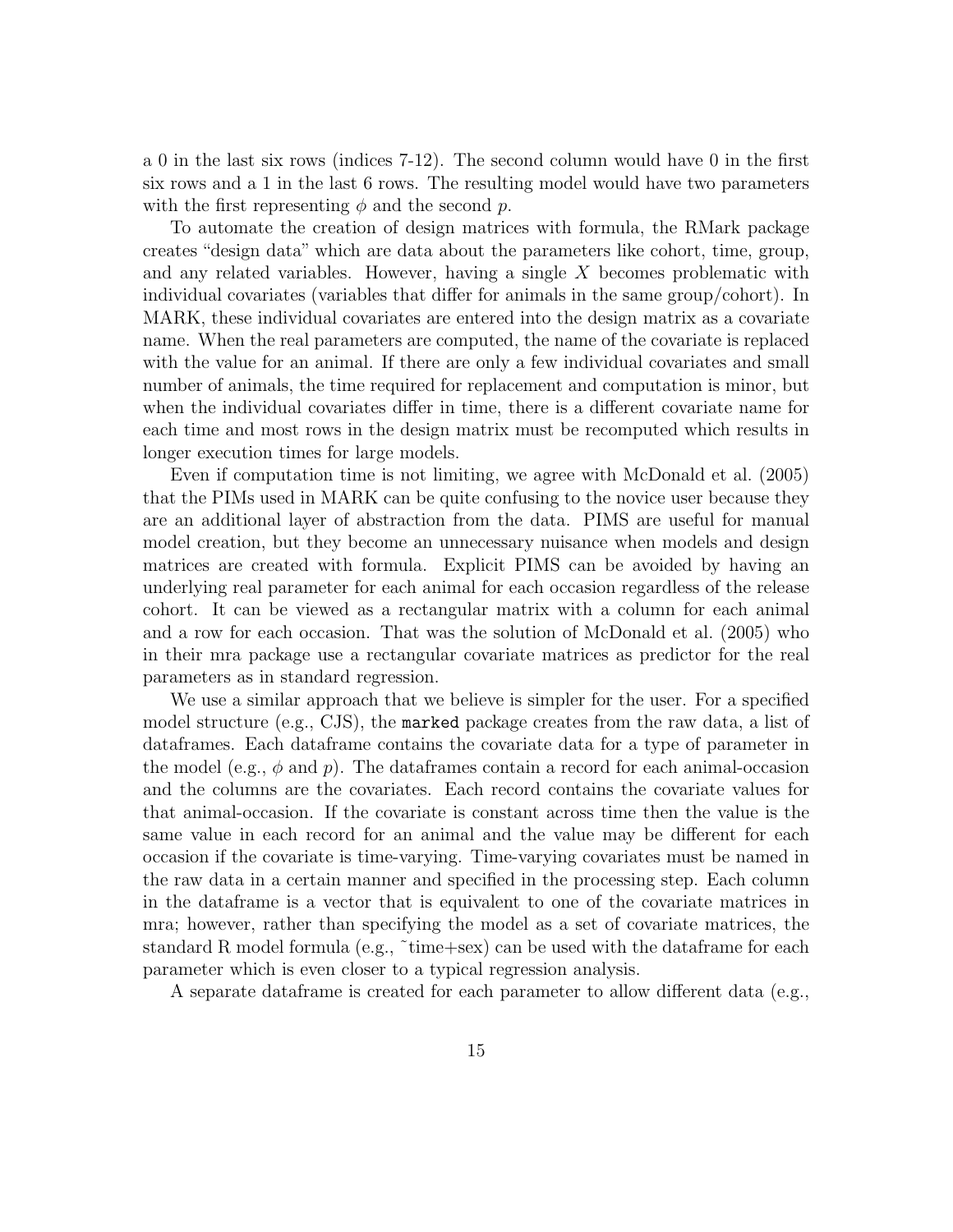time values for  $\phi$  and p) and number of occasions (e.g.,  $\phi$  and p in CJS) for each parameter. For  $\phi$  and p in the CJS model, there are  $n(k-1)$  rows for n animals and k − 1 occasions for each parameter but time is labeled by 1 to  $k-1$  for  $\phi$  and 2 to k for p. For the JS model, there are  $n(k-1)$  records for survival probability and entry probability, but for capture probability there are  $nk$  records because the initial capture event is modeled.

The parameter-specific animal-occasion dataframes are automatically created from the user's data which contain a single record per animal containing the capture history and any covariates. Some covariates like cohort, age, and time are generated automatically for each record. Other static and time-varying covariates specified in the data are added. Static variables (e.g., sex) are repeated for each occasion for each animal. Time-varying covariates are specified in the data using a naming convention of "vt" where "v" is the covariate name and "t" is a numeric value for the time (occasion) (e.g., td19 contains the value of covariate td at time 19). The time-varying covariates are collapsed in the animal-occasion dataframes to a single column with the name identified by "v" and each record contains the appropriate value for the occasion. All of this is transparent to the user who only needs to specify a dataframe, the type of model (e.g., CJS), the variables that should be treated as time-varying, and the formula for each parameter.

With the R function model.matrix, the formula is applied to the dataframe to create the design matrix for each parameter (e.g,  $X_{\phi}$ ,  $X_{n}$ ). They are each equivalent to a portion of the design matrix in MARK for an animal which are then "stacked on top of one another" to make a matrix for all animals. For maximum likelihood estimation (MLE), equation 1 (or similar inverse link function) is applied and the resulting vector is converted to a matrix with n rows and a column for each required occasion  $(k-1 \text{ or } k)$ . For Bayesian MCMC inference in marked, only  $X\beta$  are needed for updating.

#### Model fitting

Currently there are only three types of models implemented in the marked package: 1) CJS, 2) JS, and 3) probitCJS. The first two are based on MLE and the third is an MCMC implementation as described by (Johnson et al in prep). The likelihoods for CJS and JS were developed hierarchically as described by Pledger et al. (2003) for CJS. For simplicity we only consider a single animal to avoid the additional subscript. Let  $\omega$  be a capture history vector having value  $\omega_i=1$  when the animal was initially captured and released or recaptured at occasion j and  $\omega_i=0$  if the animal was not captured on occasion j, for occasions  $j=1,...k$ . The probability of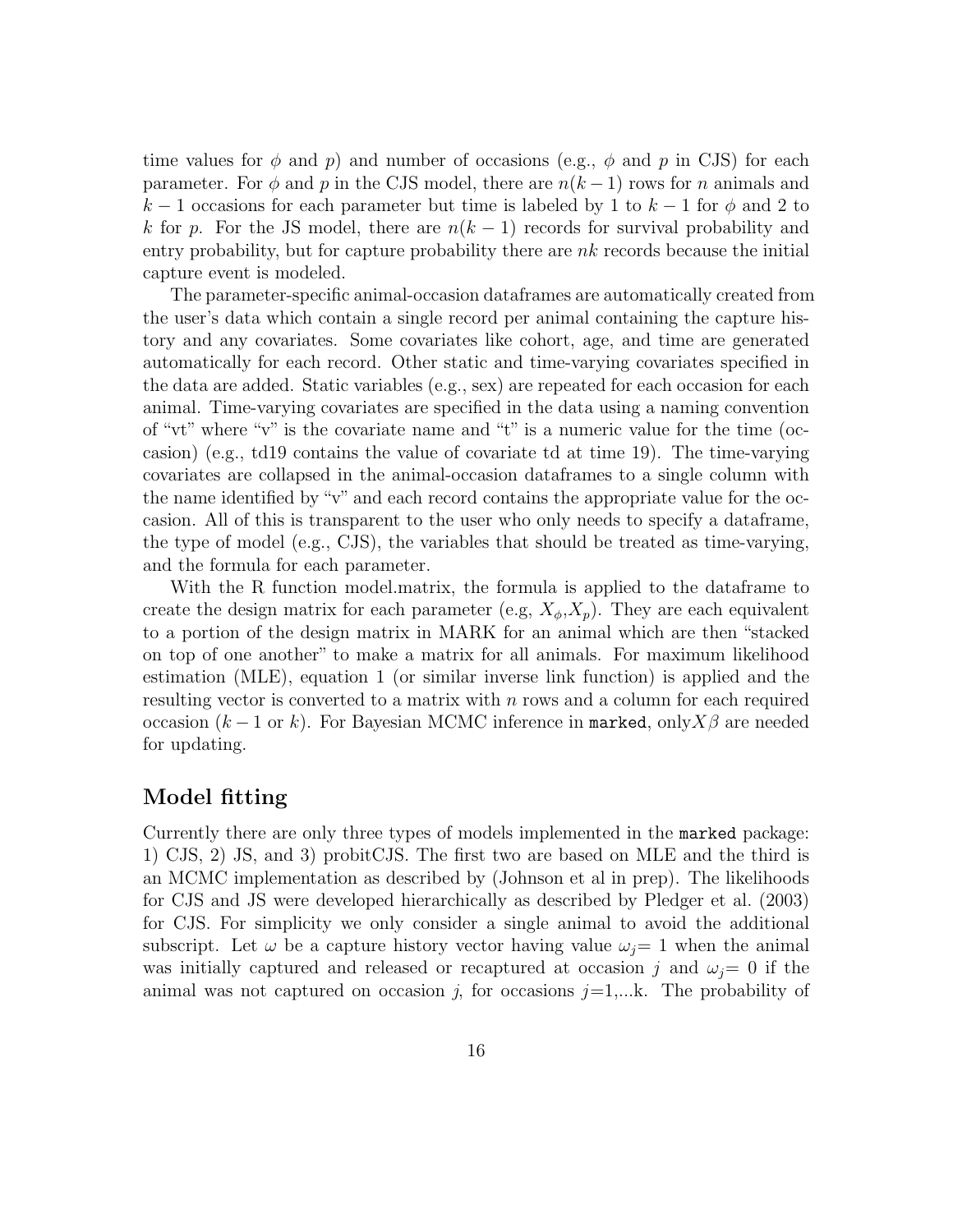observing a particular capture history  $Pr(\omega)$  for CJS can be divided into two pieces  $(Pr(\omega) = Pr(\omega_1)Pr(\omega_2): 1) \omega_1$  is the portion of the capture history from the initial release (i.e., first 1) to the last occasion it was sighted (i.e., last 1), and 2)  $\omega_2$  is from the last 1 to the last occasion.  $Pr(\omega_1)$  is easily computed because the time period when the animal was available for capture is known but  $Pr(\omega_2)$  is more difficult to compute because it is unknown whether the animal survived until the last occasion, or if it died, when it died. Typically,  $Pr(\omega_2)$  has been computed recursively (Nichols 2005). A hierarchical construction is more direct and understandable. As described in Pledger et al.  $(2003)$ , we let f be the occasion an animal was released and let d be the occasion after which the animal is no longer available to be recaptured due to death or termination of the study. Then  $Pr(\omega | f) = \sum_{d} Pr(\omega | f, d) Pr(d | f)$  where the conditional probability  $Pr(\omega | f, d)$  is:

$$
Pr(\omega | f, d) = \prod_{j=f+1}^{d} p_j^{\omega_j} (1 - p_j)^{(1 - \omega_j)}
$$

and the departure probability is

$$
Pr(d | f) = \left(\prod_{j=f}^{d-1} \phi_j\right) (1 - \phi_d)
$$

Viewed in this way, it is possible to construct the likelihood values for all of the observations with a set of matrices as we describe in the Appendix.

The hierarchical approach is easily extended to JS. Now the capture history has an additional component with  $Pr(\omega) = Pr(\omega_0)Pr(\omega_1)Pr(\omega_2)$  where  $\omega_0$  is the portion of the capture history vector from the first occasion  $(j=1)$  to the occasion the animal was first seen  $(j=f)$ . The  $Pr(\omega_0)$  is similar to  $Pr(\omega_2)$  but now it is e, the occasion at which the animal was first available for capture (i.e., entered in the prior interval) that is unknown. The CJS likelihood provides  $Pr(\omega | f)$  so we only need to compute  $Pr(\omega_0) = \sum_{e=0}^{f-1} Pr(\omega_0 | e) \pi_e$  where  $\pi_e$  is the probability of an animal enters the population in the interval between occasion e and  $e+1$  ( $\sum_{e=1}^{k-1} \pi_e = 1 - \pi_0$ ; pent parameters in MARK and specified as  $\beta$  by Schwarz and Arnason (1996)) and

$$
Pr(\omega_0|e) = \left(\prod_{j=e+1}^{f-1} (1-p_j)\right) p_f
$$

The JS likelihood also contains a component for animals that entered but were never seen. The details for the JS likelihood construction are provided in the Appendix.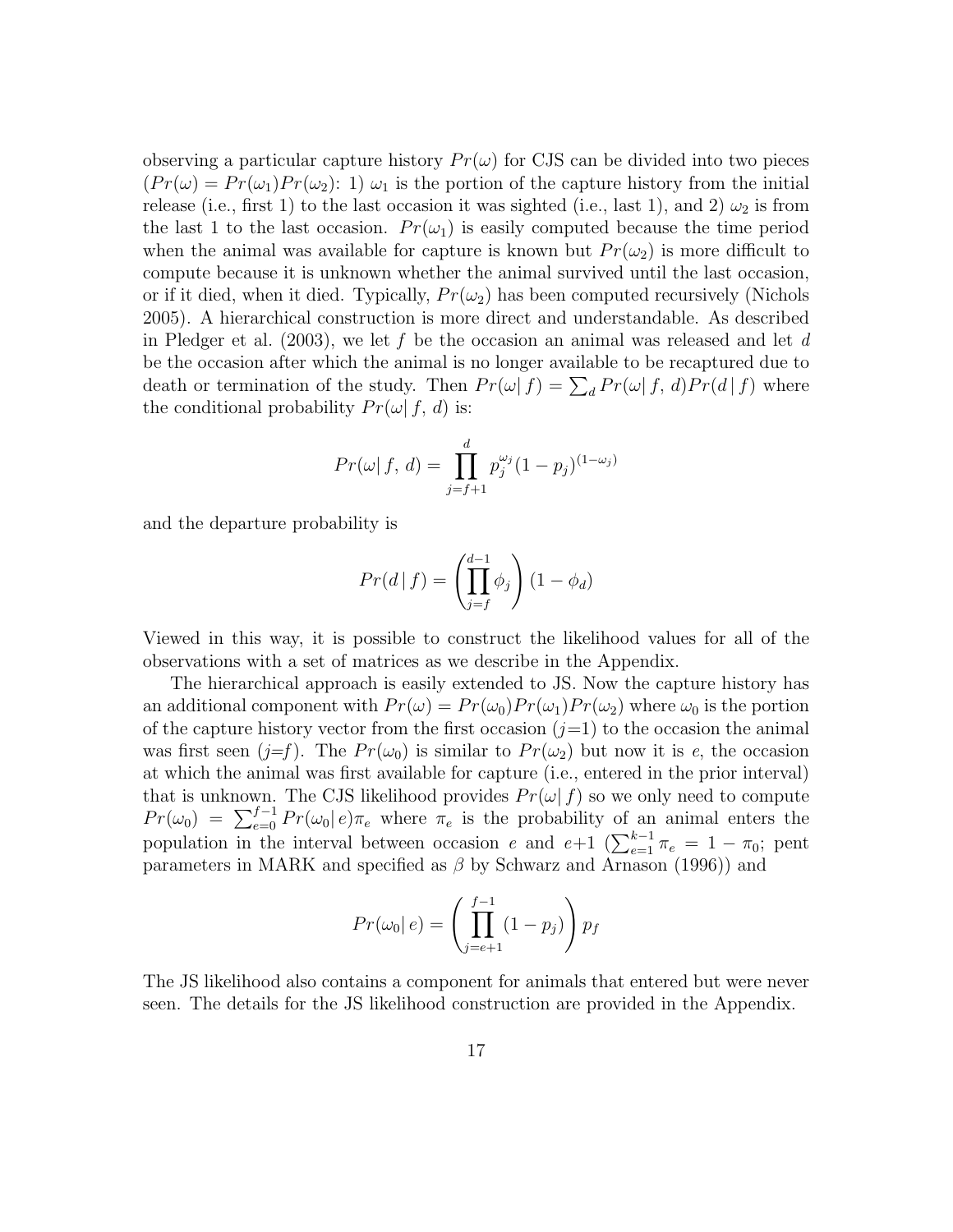The MLEs are obtained numerically by finding the minimum of the negative log-likelihood using optimization methods provided through the optimx R package (Nash and ). The default optimization method is BFGS but you can specify alternate methods and several methods used independently or in sequence as described by Nash and (). Initial values for parameters can either be provided as a constant  $(e.g., 0)$ or as a vector from the results of a previously fitted similar model. If initial values are not specified then they are computed using general linear models (GLM) that provide approximations. Using the underlying idea in Manly and Parr (1968) we compute initial estimates for capture-probability p for occasions 2 to  $k-1$  using a binomial GLM with the formula for p which is fitted to a sequence of Bernoulli random variables that are a subset of the capture history values  $y_{ij}$   $i = 1, ..., n$  and  $j = f_i + 1, ..., l_i - 1$  where  $f_i$  and  $l_i$  are the first and last occasions the  $i^{th}$  animal was seen. A similar but more ad-hoc idea is used for  $\phi$ . We know the animal is alive between  $f_i$  and  $l_i$  and assume that the animal dies at occasion  $l_i + 1 \leq k$ . We use a binomial GLM with the formula for  $\phi$  fitted to the  $y_{ij}^*$  i = 1, ..., n and  $j = f_i + 1, ..., l_i + 1 \leq k$  where  $y_{ij}^* = 1$  for  $j = f_i + 1, ..., l_i$  and  $y_{ij}^* = 0$  for  $j = l_i + 1 \leq k$ . For  $\phi$  and  $p$ , a logit link is used for MLE and a probit link for MCMC. For JS, a log link is used for  $f^0$ , the number never captured and the estimate of super-population size is the total number of individual animals plus  $f^0$ . Also, for JS a multinomial logit link is used for  $\pi_e$ . The initial value is set to 0 for any  $\beta$  that is not estimated (e.g.,  $p_K$  in CJS or  $p_1, \pi_e$ , N for JS).

#### Likelihood Details

Here we provide some details for the likelihoods that are computed in cjs.lnl and cjs.f for the CJS model and in js.lnl for the JS model. Let  $\phi, M, p$  be  $n \times k$  matrices which are functions of the parameters where  $\phi_{ij}$  is the survival probability for animal i from occasion j – 1 to j ( $\phi_{i1} = 1$ ),  $m_{ij}$  is the probability of dying in the interval j to  $j + 1$  ( $m_{ik} = 1$ ) and  $p_{ij}$  is the capture probability for animal i on occasion j  $(p_{i1} = 0)$ . In addition we define a series of matrices and vectors computed from the data in the function process.ch. Let C be an  $n \times k$  matrix of the capture history values and  $f_i$  and  $l_i$  are the first and last occasions the  $i<sup>th</sup>$  animal was seen. Derived from those values are  $n \times k$  matrices L, F and  $F^+$  which contain 0 except that  $L_{ij} = 1$   $j \geq l_i$ ,  $F_{ij} = 1$   $j \geq f_i$  and  $F_{ij}^+ = 1$   $j > f_i$ . The likelihood calculation has the following steps where the matrix multiplication is element-wise and 1 and represents an  $n \times k$  matrix where each element is 1:

1. Construct the  $n \times k$  matrix  $\phi' = 1 - F^+ + \phi F^+$  which is the  $\phi$  matrix modified such that  $\phi_{ij} = 1$  for  $j \leq f_i$ .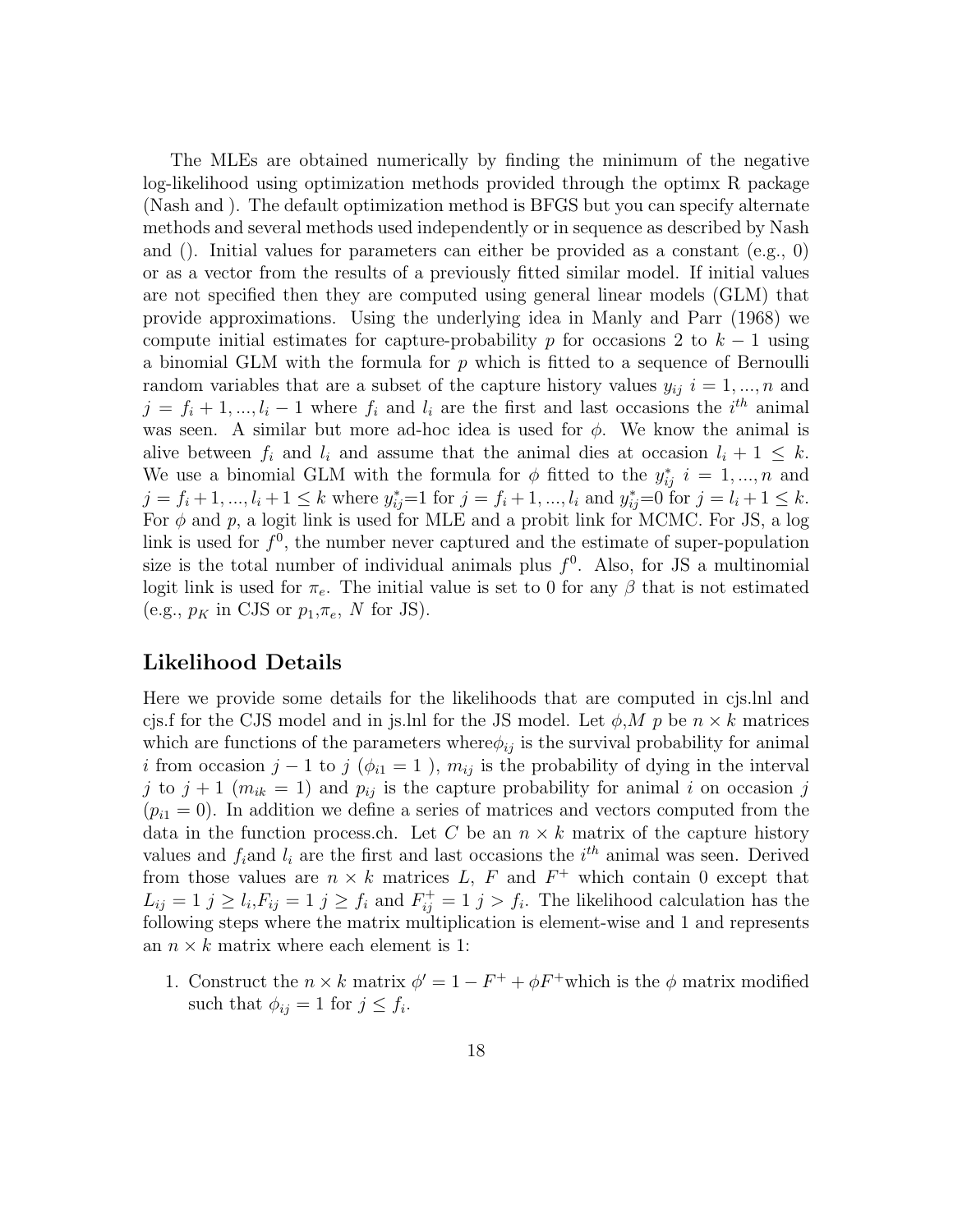- 2. Construct the  $n \times k$  matrix  $\phi *$  from  $\phi'$  where  $\phi_{ij} * = \prod_{i=1}^{j} \phi'_{ij}$ .
- 3. Construct the  $n \times k$  matrix  $p' = 1 F^+ + F^+(Cp + (1 C)(1 p)).$
- 4. Construct the  $n \times k$  matrix  $p*$  from  $p'$  where  $p_{ij}* = \prod_{i=1}^{j} p'_{ij}$ .
- 5. Compute  $n \times 1$  vector of probabilities of observed capture histories  $Pr(\omega_i)$  i = 1, ..., *n* which are the sums of the rows of  $LM\phi^*p^*$ .
- 6. Compute the log-likelihood  $\sum_{i=1}^{n} \ln(Pr(\omega_i))$

The R code translates from the mathematics quite literally as:

- > Phiprime=1-Fplus + Phi\*Fplus
- > Phistar=t(apply(Phiprime,1,cumprod))
- > pprime=(1-Fplus)+Fplus\*(C\*p+(1-C)\*(1-p))
- > pstar=t(apply(pprime,1,cumprod))
- > pomega=rowSums(L\*M\*Phistar\*pstar)
- > lnl=sum(log(pomega))

While this code is simple it is faster if the apply is replaced with a loop because there are far more rows than occasions or replaced with compiled code which we did with a FORTRAN subroutine (cjs.f called from cjs.lnl).

The Jolly-Seber likelihood can be partitioned into 3 components: 1) CJS likelihood for  $Pr(\omega_1)Pr(\omega_2)$  treating the first "1" as a release, 2) a likelihood component for  $Pr(\omega_0)$ ; entry and first observation, 3) a component for those that entered before each occasion but were never seen. We define an additional  $n \times k$  matrix  $\pi$  which are the entry probabilities into the population (specified as  $\beta$  by Schwarz and Arnason (1996)) with the obvious constraint that  $\sum_{j=0}^{k-1} \pi_{ij} = 1$  and  $N_g g = 1, ..., G$  is the abundance of animals in each of the defined  $G$  groups (e.g., male/female) that were in the population at some time (super-population size).  $N_g = n_g + f_g^0$  where  $n_g$  is the number observed in the group and  $f_g^0$  are the estimated number of animals in the group that were never seen.

The same hierarchical approach used for CJS can be used for the second component. Construct the capture history probability for a given entry time and then sum over all possible entry times. . The second component is constructed with the following steps:

- 1. Construct the  $n \times k$  matrix  $E = (1 p)\phi(1 F) + F$ ,
- 2. Construct the  $n \times k$  matrix  $E^*$  where  $E_{ij}^* = \prod_{l=j}^k E_{il}$ ,